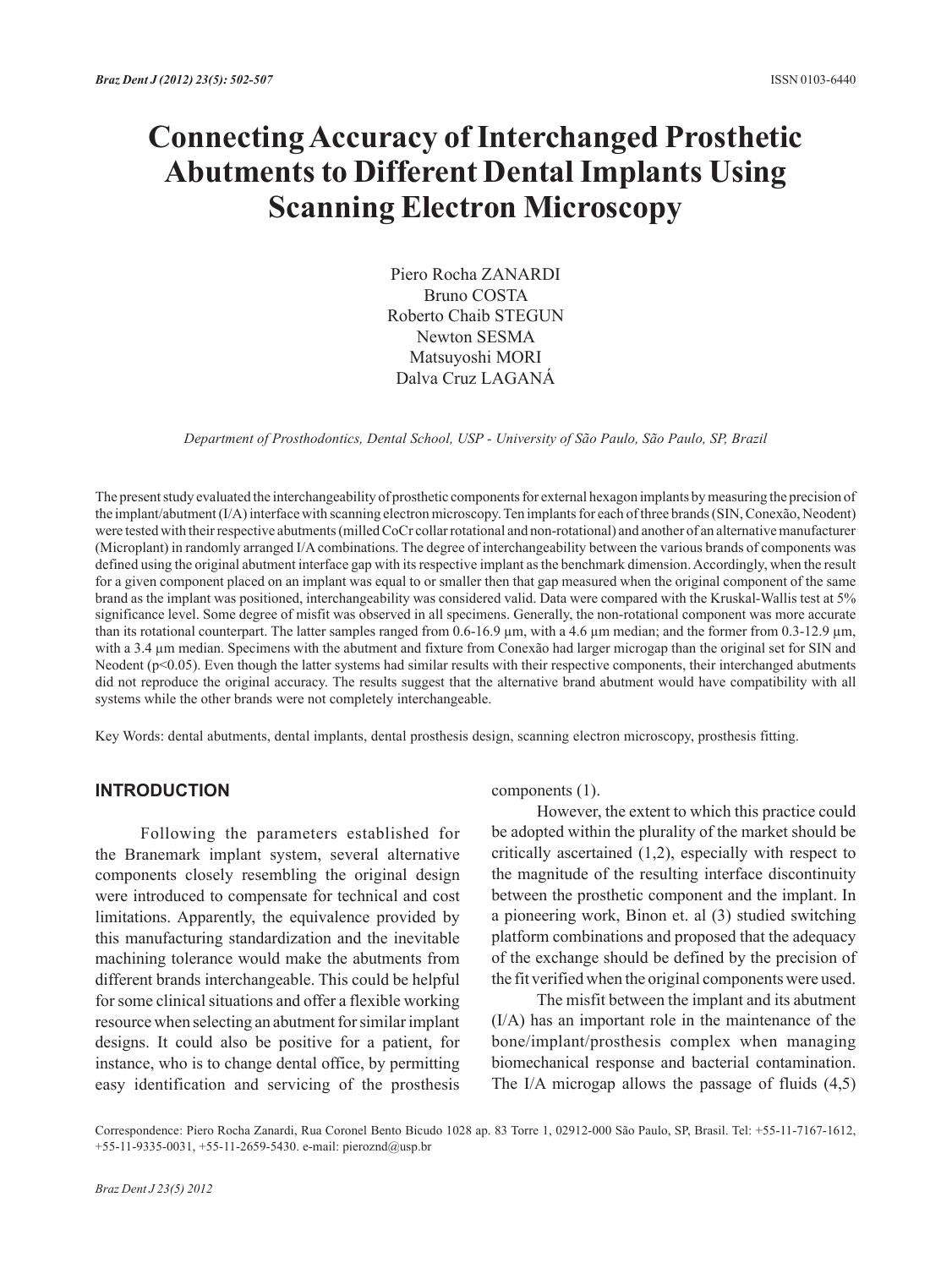and is the gateway for bacteria that colonize the implant interstice (6-8), which seems to contribute to bone loss around the implant. In static experiments, the infiltration problem has reportedly been controlled (4,9). However, *in vitro* studies with simulated chewing cycling demonstrated that the misfit allows for movement of the prosthetic component  $(7.8,10)$ . As the interface gap widens, so does the observed movement (11) which may lead to serious problems such as screw loosening (2,12-14). On the other hand, reducing this gap appears to decrease the tensions generated in the system as a whole  $(4,5,11,15,16)$ .

Since it has become commonplace to employ an abutment regardless of the brand of the implant and even choosing components produced independently for the various prosthetic implant systems, the potential for significant precision problems may be even greater than expected when all the elements are furnished by the same manufacturer. However, studies that actually compared the precision of alternative and original components are lacking. The objective of this research was to evaluate existing discrepancies at the I/A interface of three commercial implant systems with their original abutments, when they were interchanged and when an alternative component was used.

## **MATERIAL AND METHODS**

Three brands of external hex implants (SIN; SIN Implant Systems, São Paulo, SP; CON; Conexão Sistemas de Próteses, Arujá, SP; NEO; Neodent, Curitiba, PR) produced in Brazil (10 for each brand) were tested with their respective abutments (10 rotational and 10 non-rotational) and with an abutment from an alternative manufacturer (MIC; Microplant Sistemas de Próteses, São Paulo). All components had a pre-milled cobalt-chromium collar. Specimens were arranged so that all possible I/A combinations were assembled using a latin square grid for complete randomization (1). The accuracy of the I/A interface was quantified by the vertical discrepancy (1,2,17-21) between the surface of the implant and the abutment. Horizontal and angular discrepancies were not considered at this time, although they clearly may represent further complication of any observed vertical difference.

The components were initially submerged and thoroughly cleaned in an ultrasonic bath with an enzymatic detergent (Riozyme III; Indústria Farmacêutica Rioquímica Ltda. São José do Rio

Preto, SP, Brazil) and mounted with a torque wrench (Microplant Sistemas de Próteses, São José do Rio Preto, SP, Brazil), and a 20 N/cm load. The I/A set was mounted on a plastic rectangular support (Fig. 1) which defined two assessment positions: front and back. Using aluminum tape, these blocks were placed into the scanning electron microscope (Leo 430i 15 kV, JEOL, Japan) and the images were made at  $\times 1,000$ magnification. Measurements were taken directly on the microscope at four randomly selected locations (two front and two back). For statistical analysis, the highest value for each specimen was considered as the representative gap measurement at the I/A interface. Data were compared with the Kruskal-Wallis test at 5% significance level.

### **RESULTS**

No specimen presented complete vertical precision. The basic experimental premise was that the smaller this gap, the better the adaptation of the component as a whole. The highest value for each specimen were used in the experimental evaluation, since this is the most critical point of the implant/ prosthesis unit. These measurements are summarized in Tables 1 and 2.

The degree of interchangeability between the various brands of assembled components on a given fixture was defined using the original abutment interface gap with its respective implant as the benchmark dimension. Accordingly, when the result for the largest discrepancy for a given component placed on an implant



Figure 1. Plastic apparatus for positioning of the implant on the scanning electron microscope.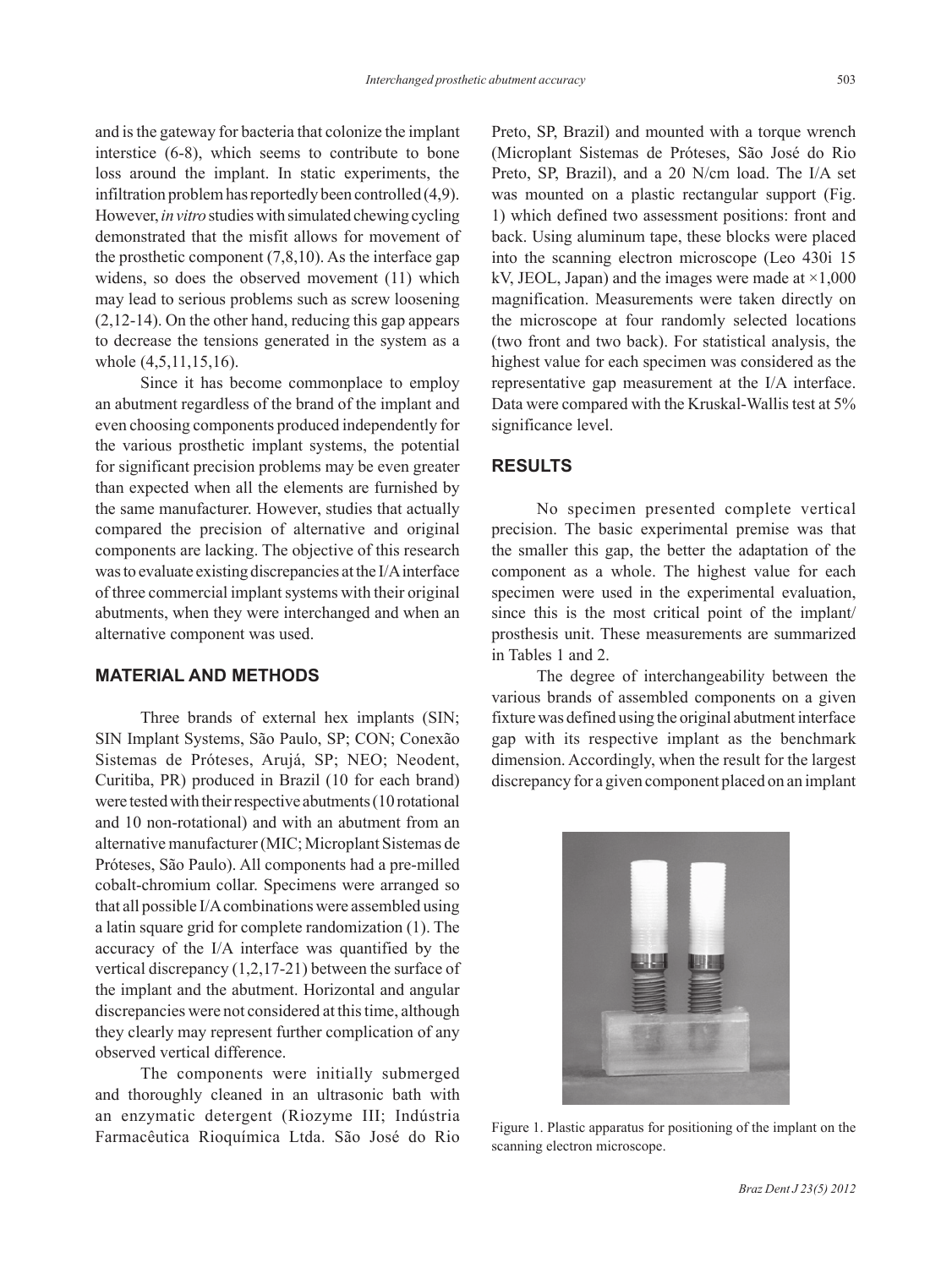is equal to or smaller than the same gap measured when the original component is positioned, interchangeability was considered valid.

When rotational abutments were considered, the MIC specimens presented gaps equivalent ( $p > 0.05$ ) to those of the original component on the SIN implant, while both NEO and CON abutments showed significantly larger misfit (p<0.05). On the NEO fixture, there was no difference when SIN and MIC abutments (p>0.05) were placed but a significantly large misfit was observed for CON specimens ( $p<0.05$ ). Finally, on the CON implant, the SIN, NEO and MIC abutments demonstrated better results and lower misfit ( $p<0.05$ ), when compared with the original abutment.

For the non-rotational group, the original abutments for the SIN implant were interchangable with

| <b>SIN</b> |            |            |            | <b>NEO</b> |            |            |            | <b>CON</b> |            |            |            |            |
|------------|------------|------------|------------|------------|------------|------------|------------|------------|------------|------------|------------|------------|
| <b>SIN</b> | <b>NEO</b> | <b>CON</b> | <b>MIC</b> | <b>SIN</b> | <b>NEO</b> | <b>CON</b> | <b>MIC</b> |            | <b>SIN</b> | <b>NEO</b> | <b>CON</b> | <b>MIC</b> |
| 3.5        | 1.3        | 4.0        | 3.1        | 1.9        | 5.3        | 4.6        | 8.6        |            | 7.4        | 1.4        | 8.3        | 5.7        |
| 3.7        | 6.6        | 6.1        | 2.6        | 5.4        | 0.6        | 10.1       | 4.1        |            | 5.6        | 7.6        | 11.2       | 5.6        |
| 2.7        | 5.8        | 10.6       | 3.2        | 1.8        | 3.2        | 10.2       | 6.6        |            | 5.5        | 5.9        | 13.2       | 9.4        |
| 2.6        | 4.5        | 7.3        | 5.7        | 3.5        | 1.6        | 5.8        | 2.8        |            | 9.5        | 10.9       | 8.7        | 9.1        |
| 2.8        | 5.1        | 10.0       | 1.7        | 3.9        | 2.8        | 6.0        | 2.4        |            | 2.0        | 6.5        | 10.1       | 9.2        |
| 2.0        | 1.6        | 13.6       | 3.3        | 4.0        | 1.1        | 10.6       | 2.7        |            | 0.6        | 6.2        | 11.2       | 1.2        |
| 1.0        | 6.8        | 7.6        | 0.6        | 2.6        | 5.6        | 14.1       | 2.9        |            | 7.1        | 7.3        | 14.3       | 7.5        |
| 2.1        | 4.6        | 8.0        | 2.4        | 1.0        | 3.4        | 7.8        | 4.4        |            | 5.4        | 1.7        | 11.5       | 4.0        |
| 1.5        | 5.9        | 6.8        | 3.1        | 2.0        | 1.1        | 4.0        | 2.6        |            | 3.1        | 5.6        | 10.6       | 6.3        |
| 4.1        | 4.4        | 16.9       | 2.1        | 3.3        | 4.0        | 5.5        | 3.6        |            | 3.2        | 10.2       | 6.4        | 4.2        |

Table 1. Results for microgap ( $\mu$ m) for rotational abutments.

Bold lettered line refers to the component brand with each type of implant. SIN: SIN Implant Systems, São Paulo; CON: Conexão Sistemas de Próteses, Arujá; NEO: Neodent, Curitiba.

|  | Table 2. Results for microgap $(\mu m)$ for non-rotational abutments. |
|--|-----------------------------------------------------------------------|
|  |                                                                       |

| <b>SIN</b> |            |            |            | <b>NEO</b> |            |            |            | <b>CON</b> |            |            |            |
|------------|------------|------------|------------|------------|------------|------------|------------|------------|------------|------------|------------|
| <b>SIN</b> | <b>NEO</b> | <b>CON</b> | <b>MIC</b> | <b>SIN</b> | <b>NEO</b> | <b>CON</b> | <b>MIC</b> | <b>SIN</b> | <b>NEO</b> | <b>CON</b> | <b>MIC</b> |
| 3.4        | 3.2        | 4.2        | 3.1        | 3.0        | 3.0        | 2.4        | 2.2        | 2.8        | 5.5        | 7.2        | 4.8        |
| 4.6        | 2.5        | 6.2        | 4.0        | 2.4        | 1.8        | 4.0        | 4.6        | 1.0        | 6.0        | 8.6        | 5.7        |
| 1.5        | 2.4        | 5.8        | 2.4        | 4.0        | 1.6        | 5.4        | 1.6        | 8.0        | 6.4        | 11.1       | 1.2        |
| 2.8        | 2.6        | 6.2        | 3.6        | 3.0        | 2.2        | 4.0        | $1.2\,$    | 0.3        | 11.3       | 4.5        | 1.5        |
| 4.0        | 2.0        | 5.8        | 2.6        | 3.2        | 2.1        | 2.0        | 2.2        | 7.2        | 8.0        | 10.3       | 4.2        |
| 2.0        | 2.5        | 3.4        | 3.0        | 3.4        | 1.4        | 4.6        | 3.4        | 5.6        | 4.2        | 7.8        | 4.2        |
| 1.4        | 2.4        | 6.2        | 2.2        | 4.0        | 1.2        | 4.0        | 2.8        | 2.4        | 4.8        | 12.9       | 1.8        |
| 3.8        | 1.2        | 6.2        | 2.0        | 4.6        | 1.8        | 5.4        | 1.4        | 3.2        | 6.0        | 7.7        | 4.0        |
| 2.6        | 2.8        | 4.8        | 2.2        | 1.6        | 2.0        | 3.2        | 2.6        | 3.0        | 3.0        | 10.5       | 3.7        |
| 3.6        | 4.6        | 4.6        | 2.2        | 3.0        | 1.6        | 4.0        | 3.2        | 6.5        | 9.6        | 7.0        | 7.2        |

Bold lettered line refers to the component brand with each type of implant. SIN: SIN Implant Systems, São Paulo; CON: Conexão Sistemas de Próteses, Arujá; NEO: Neodent, Curitiba.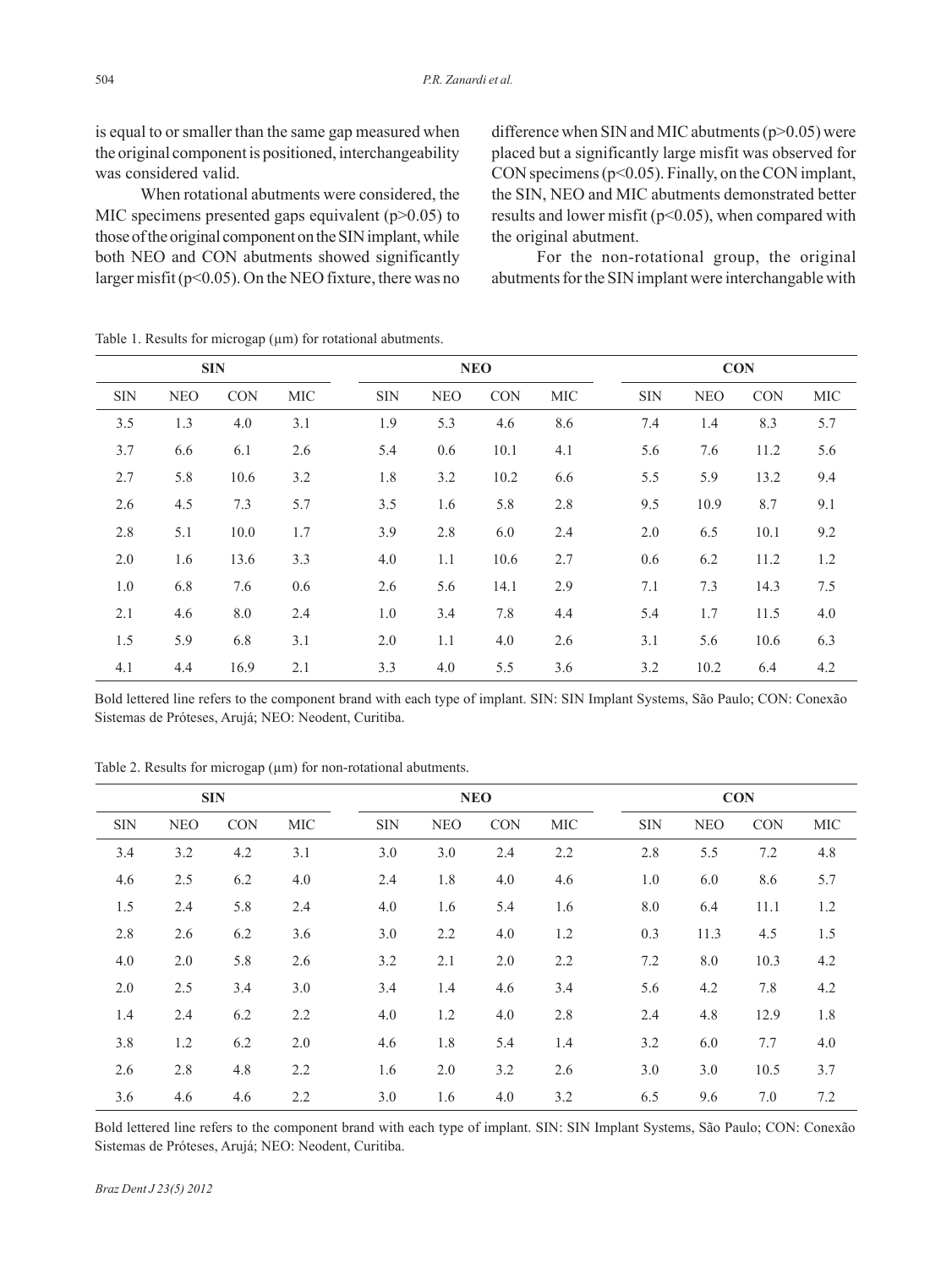NEO and MIC specimens (p>0.05), but not with CON components (p<0.05), which presented a larger misfit. On the NEO fixture, SIN and CON abutments showed significantly larger misfits  $(p<0.05)$ , while the MIC specimens were equivalent  $(p>0.05)$ . Finally, for the CON implant, all abutments were interchangable with NEO showing to be equivalent to the reference microgap  $(p>0.05)$  and SIN and MIC abutments  $(p<0.05)$  actually resulting in a lower misfit then the one measured for the original component.

Sample distribution indicated a non-parametric approach for the statistical analysis. The Kruskal-Wallis test results are shown in Table 3 and the modified notch box graph (Fig. 2 and 3) illustrates the median, range and confidence limit (22) for each test group. The results were further subdivided by the type of component: rotational and non-rotational. Generically, the latter sample ranged from 12.9-0.3 µm, with a 3.4 µm median; the former from 16.9-0.6  $\mu$ m, with a 4.6  $\mu$ m median

## **DISCUSSION**

Since manufacturers adopted the Branemark dimensional standardization, switching between abutments manufactured by different companies but within this configuration seemed technically viable and clinically adequate. However, the data from SEM images demonstrate that not only interchanged but even the original components do not offer consistently a minimal I/A gap (Fig. 4 and 5). The statistical analysis revealed significant differences between the abutment and its implant when the brand and the type of component were varied.

Even in the absence of any discrepancy, finite

Table 3. Results of interchange of implants and components (Kruskal Wallis test, p<0.05).

|            | Abutment   |                          |                          |       |                          |            |            |     |  |  |  |  |
|------------|------------|--------------------------|--------------------------|-------|--------------------------|------------|------------|-----|--|--|--|--|
| Implant    |            |                          | Rotational               |       | Non-rotational           |            |            |     |  |  |  |  |
|            | <b>SIN</b> | <b>NEO</b>               | <b>CON</b>               | MIC . | <b>SIN</b>               | <b>NEO</b> | <b>CON</b> | MIC |  |  |  |  |
| <b>SIN</b> | -          | ns                       | S                        | ns    | $\overline{\phantom{a}}$ | ns         | S          | ns  |  |  |  |  |
| <b>CON</b> | S          | S                        | $\overline{\phantom{a}}$ | S     | S                        | ns         | -          | S   |  |  |  |  |
| <b>NEO</b> | S          | $\overline{\phantom{a}}$ | S                        | ns    | ns                       | -          | S          | ns  |  |  |  |  |

s: significant; ns: non-significant. For each implant, the accuracy of the interface gap was considered in relation to the fit of the original abutment, subdivided in rotational and non-rotational type component. SIN: SIN Implant Systems, São Paulo; CON: Conexão Sistemas de Próteses, Arujá; NEO: Neodent, Curitiba. MIC: Microplant.



Figure 2. Modified notch box graph with the median (dash), general range (vertical line) and confidence limit (box), for the largest discrepancy values ( $\mu$ m) distributed by implant brand and the prosthetic rotational component placed. SIN: SIN Implant Systems, São Paulo; CON: Conexão Sistemas de Próteses, Arujá; NEO: Neodent, Curitiba.

element models have pointed to a potential lateral displacement of the implant/abutment set (11). Clearly when such a discrepancy is either inherent to the original set or when components are interchanged, the abutment stability may be compromised (23).

The discrepancies determined at the four measured positions showed a tendency of a closer fitting interface at one point and progressively misfitting to a maximum on the opposite side, suggesting a sloped aperture. It



Figure 3. Modified notch box graph with the median (dash), general range (vertical line) and confidence limit (box), for the largest discrepancy values (µm) distributed by implant brand and the prosthetic non-rotational component placed. SIN: SIN Implant Systems, São Paulo; CON: Conexão Sistemas de Próteses, Arujá; NEO: Neodent, Curitiba.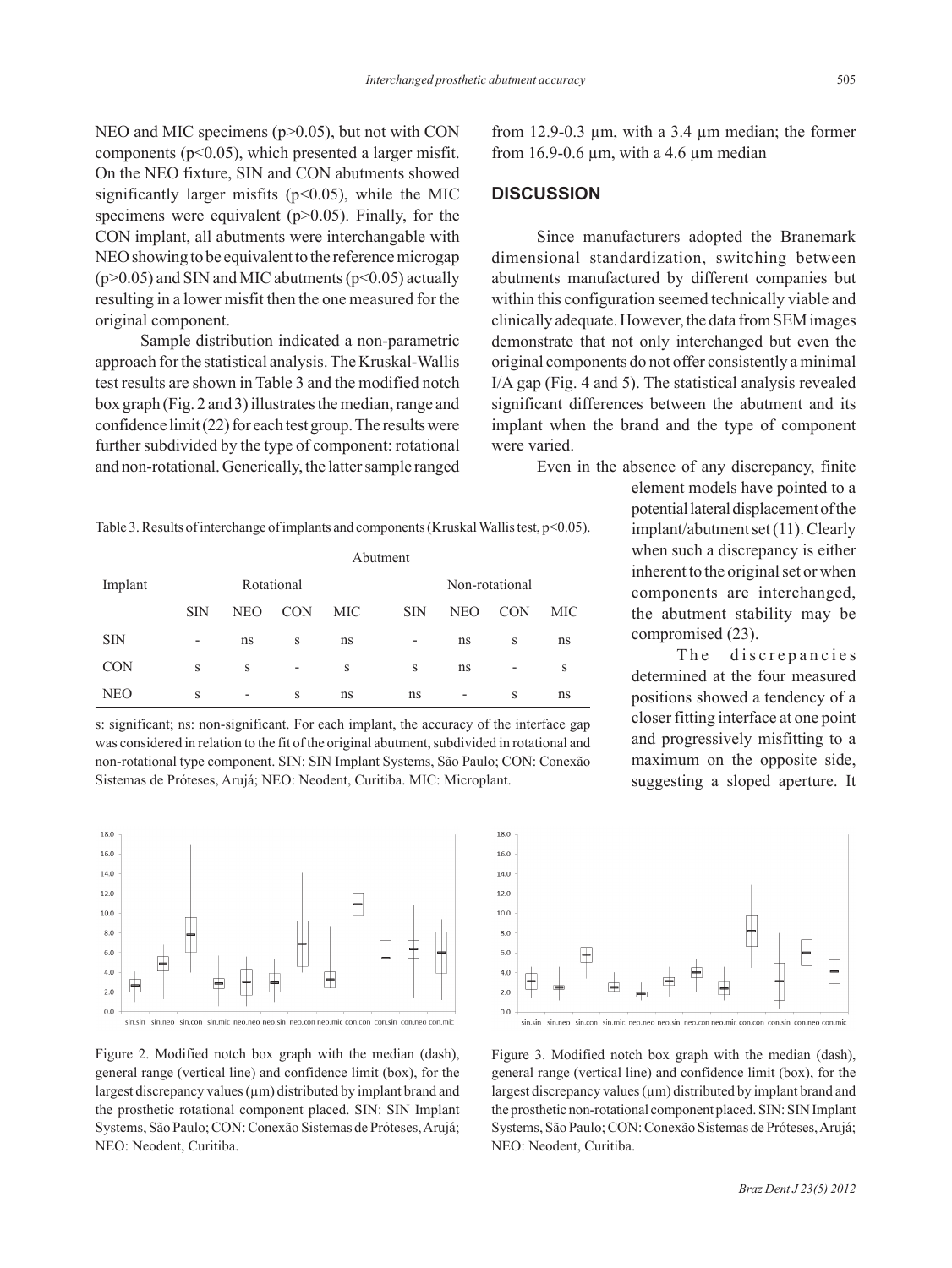is important to note that the used criterion assumed that the accuracy to be expected from any component exchange should at least duplicate that of the original abutment (3). According to this, rotational NEO and CON abutments were not exchangeable for the original SIN combination. However, SIN components were compatible with NEO and CON implants. The CON system had the highest original interface gap and its abutments had the worst performance when placed both on NEO and SIN implants. Conversely, when NEO and SIN abutments were used on CON implants the results were significantly better. The alternative brand, MIC, was compatible with all three systems.

On the other hand, non-rotational components SIN and CON were not exchangeable for the original NEO combination. However, NEO components were compatible with SIN and CON implants. As was the case in the rotational specimens, the CON system had the largest original interface gap and its abutment had the worst performance when placed both on NEO and SIN fixtures. When NEO and SIN abutments were used on CON implants the results were significantly better than for the original component. Again, the MIC components had similar or better fit than the original components.

Generally, the gaps observed in this experiment showed a significant difference in accuracy when abutments were interchanged. However, discrepancies within same brand components were also evident. The I/A data for CON were clearly larger when the medians and variability for the original sets were compared.

The mean differences observed here were

similar to those found by Dellow et. al. (1) and larger than those found by Cheshire and Hobkirk (17) and Vidigal (18). However, the current results indicate a degree of machining error that may be, for the most part, quite favorable. For instance, given that a bacteria has an average size of 2 μm (23), the required space for penetration into the inner part of the implant is very close to many of the maximum apertures for the evaluated components (6), since almost 41% of all of the data was equal to or below this figure and 70% smaller than 4 μm. Indeed, such a small microgap size may not be conducive to bacterial infiltration.

Only the alternative brand abutments proved to be consistently compatible with all systems tested. However, even components from Conexão that had the largest discrepancies, presented values that were much lower than those associated with biomechanical problems in the literature. Latest experiments have found magnitudes ranging from 50  $\mu$ m to 200  $\mu$ m (11,13,24), while in the present study, when considered the results as a whole, in 96% of the specimens the values were below the 10 μm suggested by Branemark as ideal (25). Nevertheless, the clinical significance of the observed values must still be ascertained.

Within the limitations of this study, it may be concluded that the interchanged abutments from the different tested brands did not reproduce consistently the accuracy at the interface of the original component and its respective implant. The results suggest that, for the evaluated parameters, the alternative brand abutment would have compatibility with all three systems.



Figure 4. Largest microgap between the abutment (A) and the implant (B). Original magnification  $\times$ 1,000.



Figure 5. Smallest microgap between the abutment (A) and the implant (B). Original magnification  $\times$ 1,000.